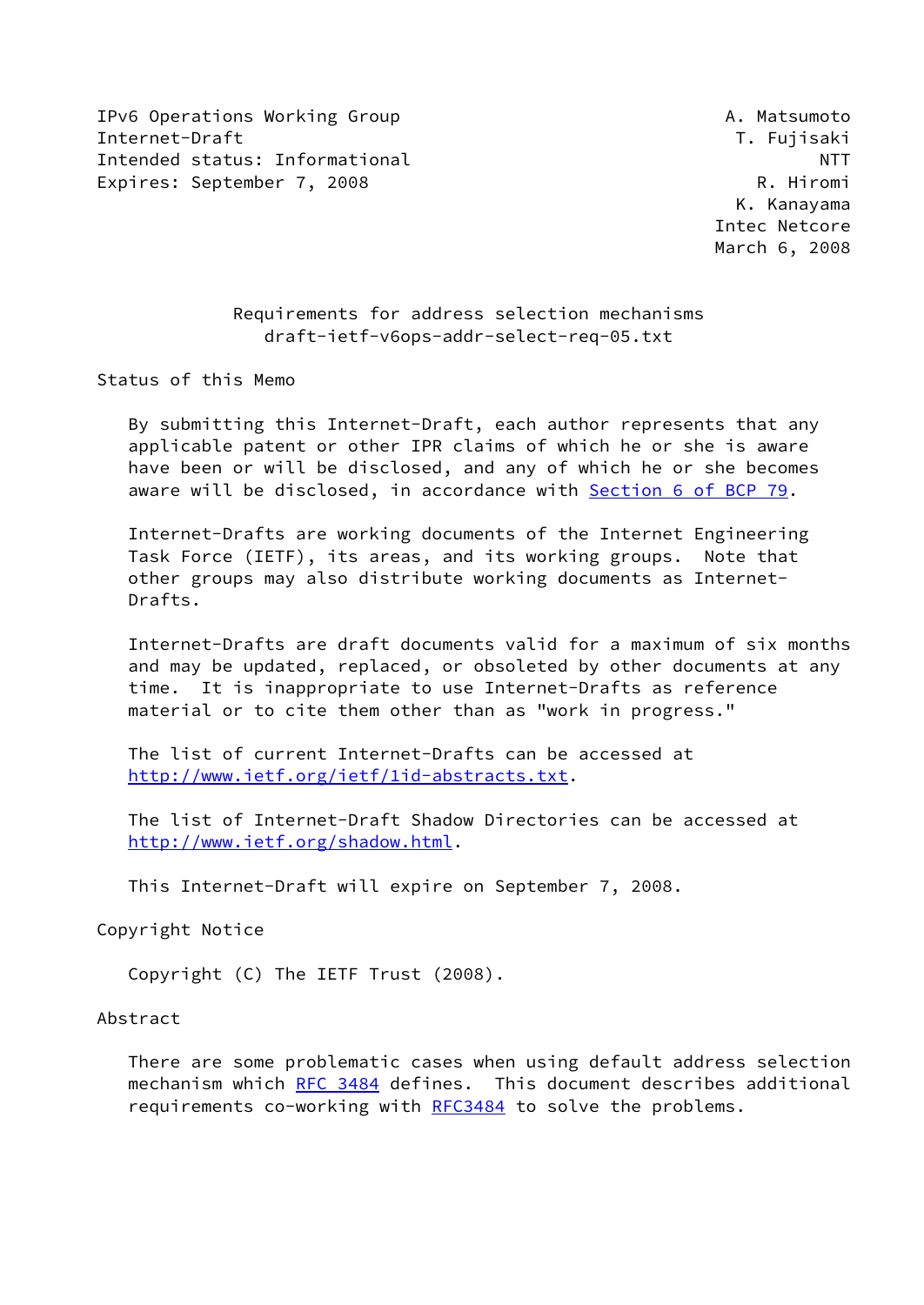Internet-Draft Address-Selection Req March 2008

# Table of Contents

| $1$ .            |                                                                       |  |  |  |  |  |
|------------------|-----------------------------------------------------------------------|--|--|--|--|--|
|                  |                                                                       |  |  |  |  |  |
| 2.               | Requirements of Address Selection 3                                   |  |  |  |  |  |
| 2.1.             |                                                                       |  |  |  |  |  |
| 2.2.             |                                                                       |  |  |  |  |  |
| 2.3.             | Dynamic Behavior Update 3                                             |  |  |  |  |  |
| 2.4.             | Node-Specific Behavior $\frac{4}{5}$                                  |  |  |  |  |  |
| 2.5.             | Application-Specific Behavior $\frac{4}{5}$                           |  |  |  |  |  |
| 2.6.             | Multiple Interface $\ldots \ldots \ldots \ldots \ldots \ldots$        |  |  |  |  |  |
| 2.7.             |                                                                       |  |  |  |  |  |
| 2.8.             | Next-hop Selection $\dots \dots \dots \dots \dots \dots \dots \dots$  |  |  |  |  |  |
| 2.9.             | Compatibility with <u>RFC 3493</u> 4                                  |  |  |  |  |  |
|                  |                                                                       |  |  |  |  |  |
|                  |                                                                       |  |  |  |  |  |
|                  |                                                                       |  |  |  |  |  |
|                  | 3.1. List of threats introduced by new address-selection              |  |  |  |  |  |
|                  |                                                                       |  |  |  |  |  |
|                  | 3.2. List of recommendations in which security mechanism              |  |  |  |  |  |
|                  |                                                                       |  |  |  |  |  |
| $\overline{4}$ . |                                                                       |  |  |  |  |  |
| 5.               |                                                                       |  |  |  |  |  |
| 5.1.             |                                                                       |  |  |  |  |  |
|                  | $5.2$ . Informative References 6                                      |  |  |  |  |  |
|                  | Appendix A. Appendix. Revision History 6                              |  |  |  |  |  |
|                  |                                                                       |  |  |  |  |  |
|                  |                                                                       |  |  |  |  |  |
|                  | Intellectual Property and Copyright Statements $\ldots \ldots \ldots$ |  |  |  |  |  |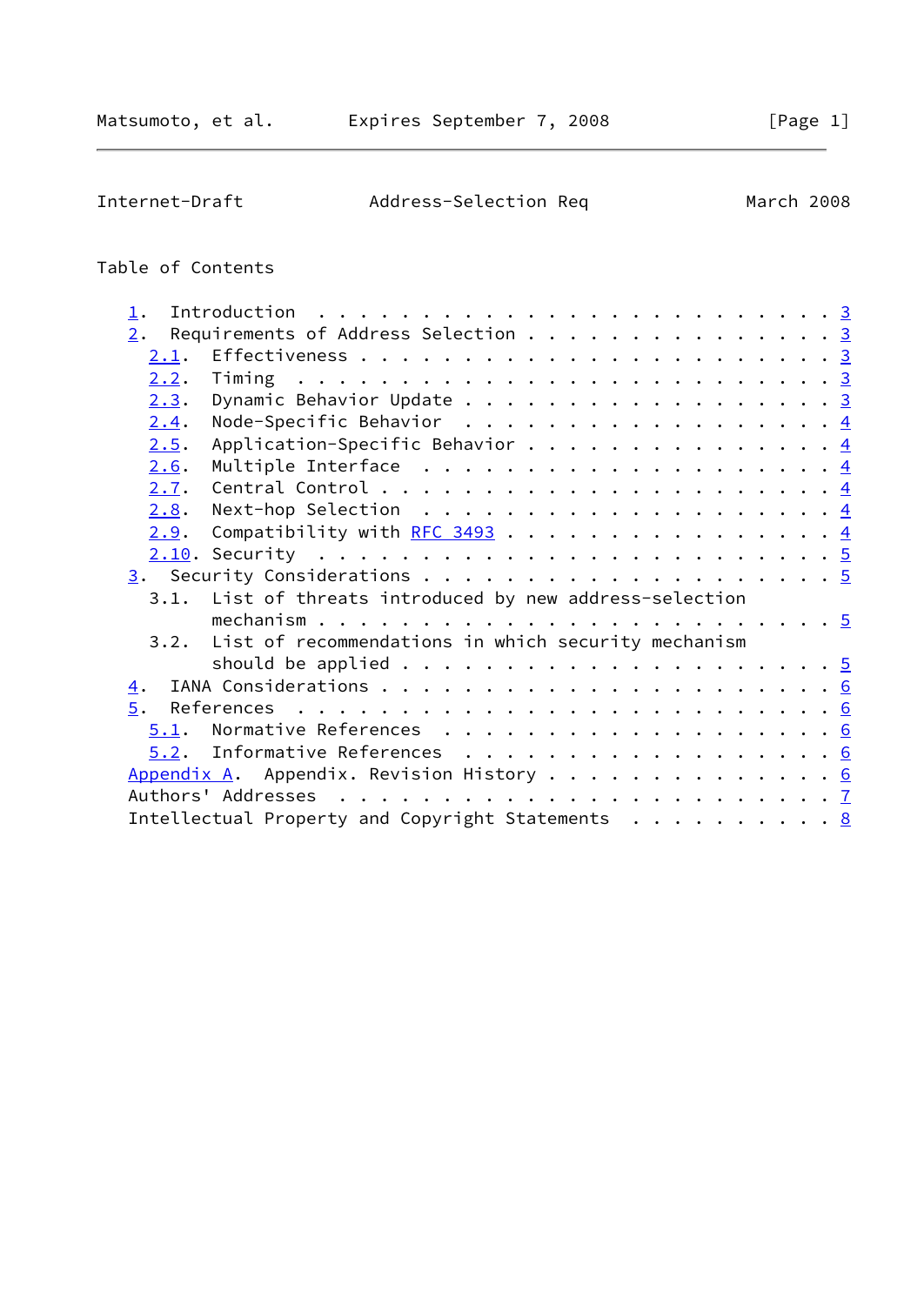Matsumoto, et al. Expires September 7, 2008 [Page 2]

<span id="page-2-1"></span>Internet-Draft Address-Selection Req March 2008

#### <span id="page-2-0"></span>[1](#page-2-0). Introduction

 Today, the [RFC 3484 \[RFC3484](https://datatracker.ietf.org/doc/pdf/rfc3484)] mechanism is widely implemented in major OSs. However, in many sites, the default address-selection rules are not appropriate, and cause a communication failure. PS [\[I-D.ietf-v6ops-addr-select-ps](#page-5-4)] lists problematic cases that resulted from incorrect address selection.

 Though [RFC 3484](https://datatracker.ietf.org/doc/pdf/rfc3484) made the address-selection behavior of a host configurable, typical users cannot make use of that because of the complexity of the mechanism and lack of knowledge about their network topologies. Therefore, an address-selection autoconfiguration mechanism is necessary, especially for unmanaged hosts of typical users.

 This document contains requirements for address-selection mechanisms that enable hosts to perform appropriate address selection automatically.

#### <span id="page-2-2"></span>[2](#page-2-2). Requirements of Address Selection

 Address-selection mechanisms have to fulfill the following seven requirements.

# <span id="page-2-3"></span>[2.1](#page-2-3). Effectiveness

The mechanism can modify [RFC 3484](https://datatracker.ietf.org/doc/pdf/rfc3484) default address-selection behavior at nodes. As documented in PS [\[I-D.ietf-v6ops-addr-select-ps](#page-5-4)], the default rules defined in [RFC 3484](https://datatracker.ietf.org/doc/pdf/rfc3484) do not work properly in some environments. Therefore, the mechanism has to be able to modify address-selection behavior of a host.

#### <span id="page-2-4"></span>[2.2](#page-2-4). Timing

Nodes can obtain address selection information when necessary. If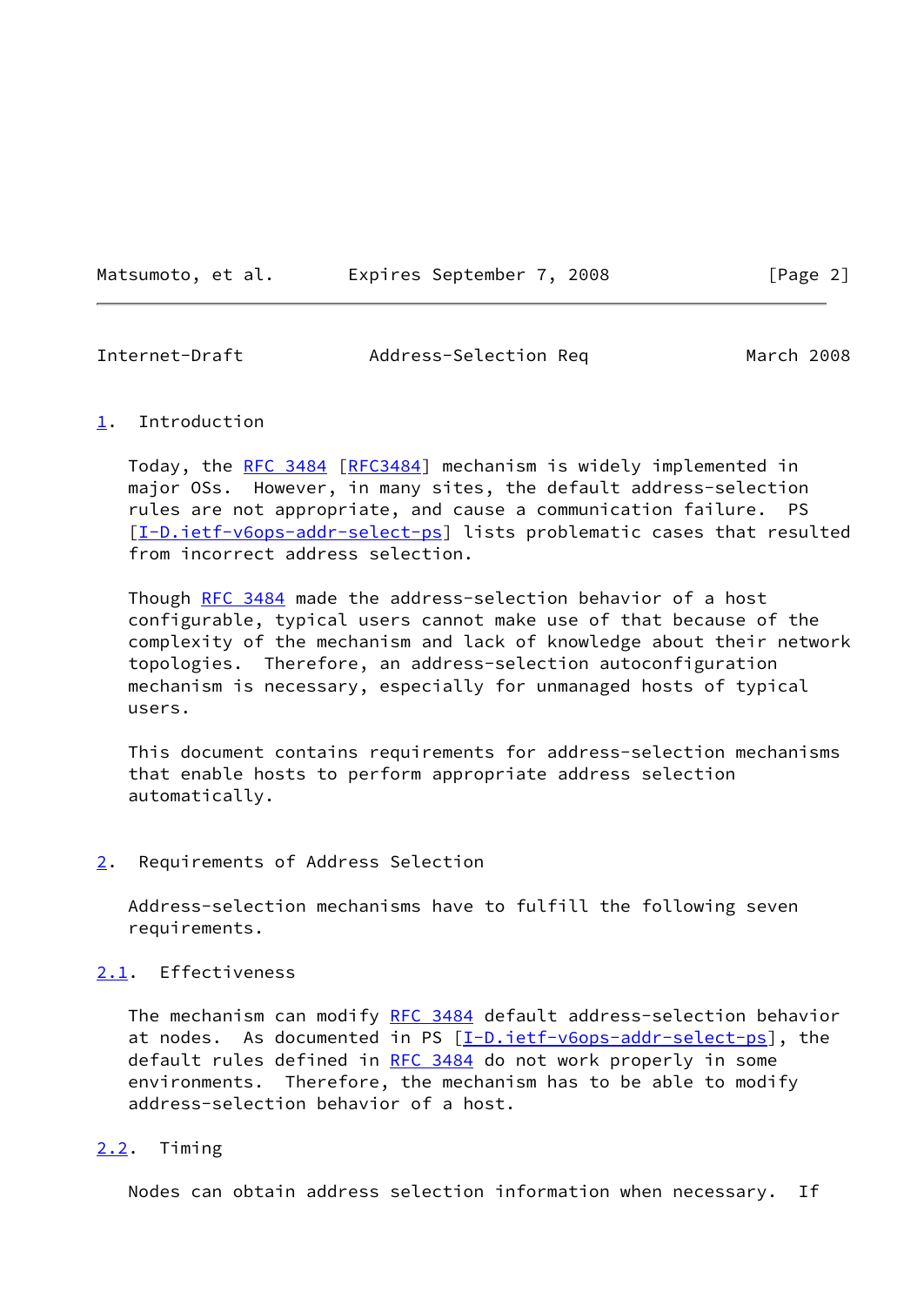nodes need to have address-selection information before performing address selection, then the mechanism has to provide a function for nodes to obtain necessary information beforehand. The mechanism should not degrade usability. The mechanism should not enforce long address-selection processing time upon users.

<span id="page-3-0"></span>[2.3](#page-3-0). Dynamic Behavior Update

 Address-selection behavior of nodes can be dynamically updated. When the network structure changes and address-selection behavior has to be changed accordingly, a network administrator can modify the address-selection behavior of nodes.

| Matsumoto, et al. | Expires September 7, 2008 | [Page 3] |
|-------------------|---------------------------|----------|
|-------------------|---------------------------|----------|

<span id="page-3-2"></span>Internet-Draft Address-Selection Req March 2008

#### <span id="page-3-1"></span>[2.4](#page-3-1). Node-Specific Behavior

 The mechanism can support node-specific address-selection behavior. Even when multiple nodes are on the same subnet, the mechanism should be able to provide a method for the network administrator to make nodes behave differently. For example, each node may have a different set of assigned prefixes. In such a case, the appropriate address-selection behavior may be different.

# <span id="page-3-3"></span>[2.5](#page-3-3). Application-Specific Behavior

 The mechanism can support application-specific address-selection behavior or combined use with an application-specific address selection mechanism such as address-selection APIs.

<span id="page-3-4"></span>[2.6](#page-3-4). Multiple Interface

 The mechanism can support those nodes equipped with multiple interfaces. The mechanism has to assume that nodes have multiple interfaces and makes address selection of those nodes work appropriately.

#### <span id="page-3-5"></span>[2.7](#page-3-5). Central Control

<span id="page-3-6"></span> The address selection behavior of nodes can be centrally controlled. A site administrator or a service provider could determine or could have effect on address-selection behavior at their users' hosts.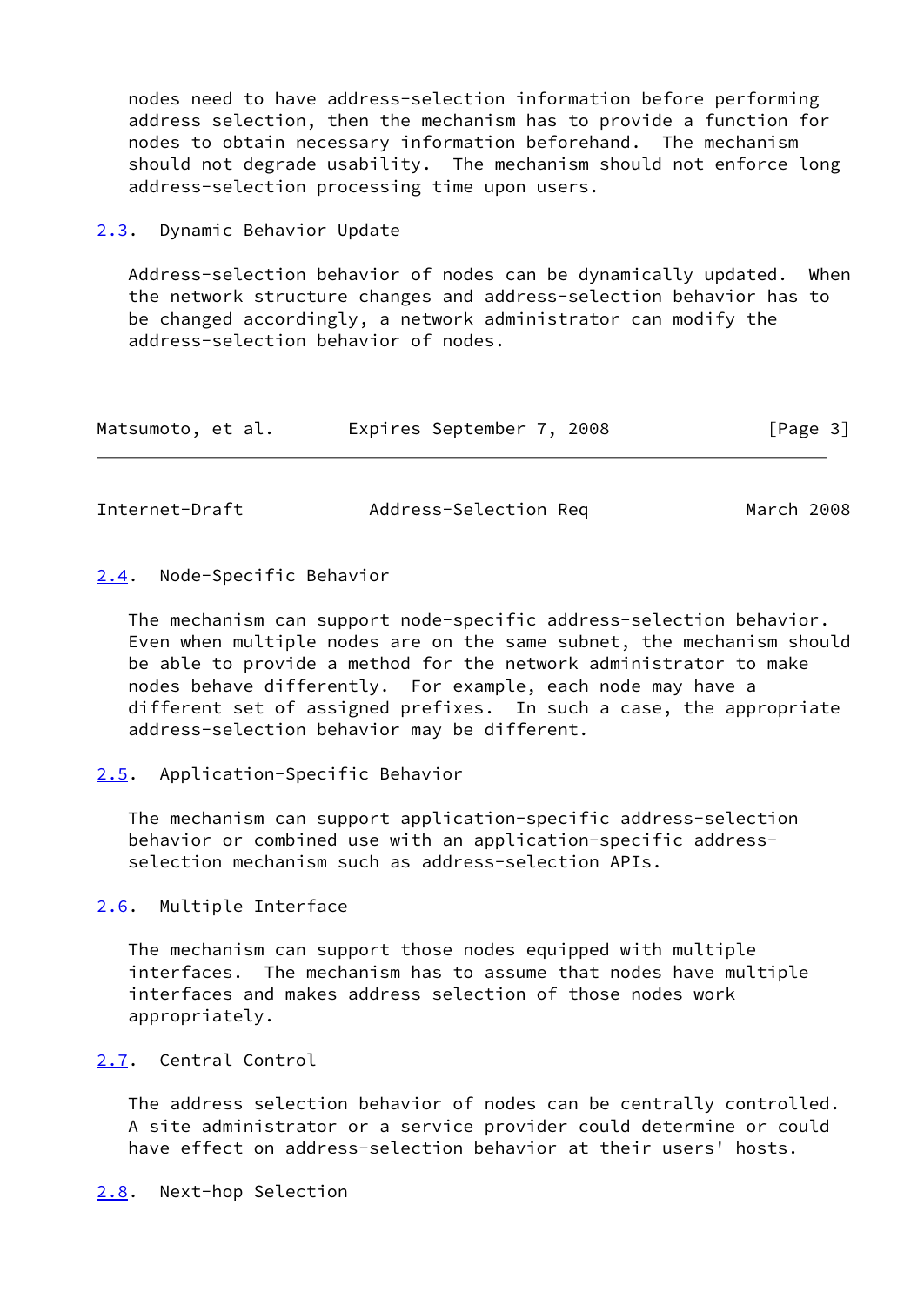The mechanism can control next-hop-selection behavior at hosts or cooperate with other routing mechanisms, such as routing protocols and [RFC 4191 \[RFC4191](https://datatracker.ietf.org/doc/pdf/rfc4191)]. If the address-selection mechanism is used with a routing mechanism, the two mechanisms have to be able to work synchronously.

# <span id="page-4-0"></span>[2.9](#page-4-0). Compatibility with [RFC 3493](https://datatracker.ietf.org/doc/pdf/rfc3493)

 The mechanism can allow an application that uses the basic socket interface defined in [RFC 3493](https://datatracker.ietf.org/doc/pdf/rfc3493) [[RFC3493](https://datatracker.ietf.org/doc/pdf/rfc3493)] to work correctly. That is, with the basic socket interface the application can select an appropriate source and destination addresses and can communicate with the destination host. This requirement does not necessarily mean that OS protocol stack and socket libraries should not be changed.

| Matsumoto, et al. | Expires September 7, 2008 |  | [Page 4] |
|-------------------|---------------------------|--|----------|
|-------------------|---------------------------|--|----------|

<span id="page-4-2"></span>Internet-Draft Address-Selection Req March 2008

# <span id="page-4-1"></span>[2.10](#page-4-1). Security

 The mechanism works without any security problems. Possible security threats are described in Security Considerations section.

# <span id="page-4-3"></span>[3](#page-4-3). Security Considerations

<span id="page-4-4"></span>[3.1](#page-4-4). List of threats introduced by new address-selection mechanism

 There will be some security incidents when combining these requirements described in [Section 2](#page-2-2) into a protocol. In particular, there are 3 types of threats, "Leakage","Hijacking", and "Denial of Services".

- 1. Tapping from malicious nodes to collect the network policy information and leak them to unauthorized parties.
- 2. Hijacking of nodes made possible by malicious injection of illegitimate policy information: [RFC3484](https://datatracker.ietf.org/doc/pdf/rfc3484) defines both of source and destination selection algorithm. An attacker able to inject malicious policy information could redirect packets sent by a victim node to an intentionally chosen server that would scan the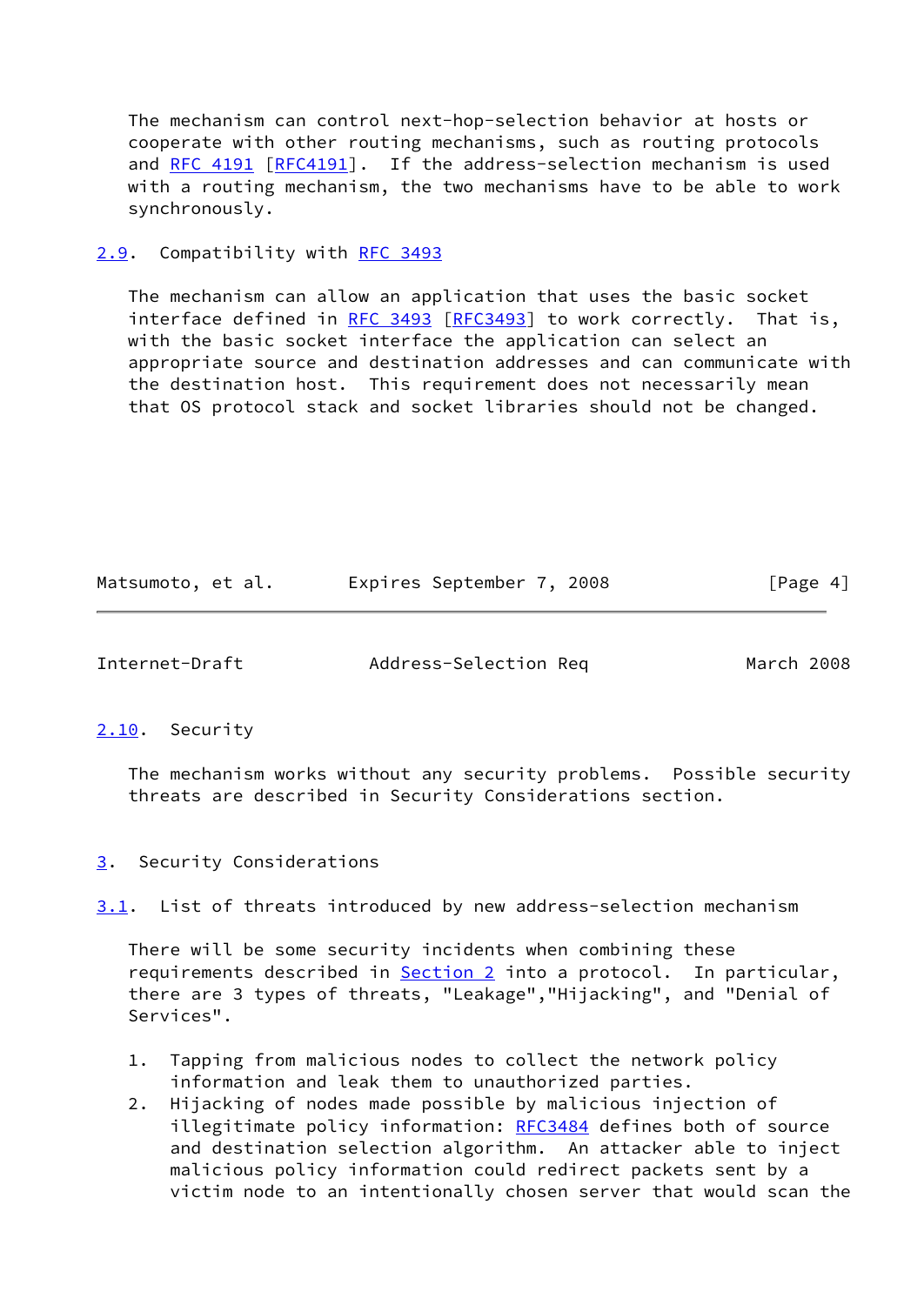victim node activities to find out exploit code. Once exploit code is found the attacker can take control of the victim node.

- 3. Denial of Service Attack on the ability of nodes to communicate in the absence of the address selection policy: An attacker could launch a flooding attack on the controller to prevent it to deliver the address selection policy information to nodes, thus preventing these nodes to appropriately communicate in the absence of that information.
- <span id="page-5-5"></span>[3.2](#page-5-5). List of recommendations in which security mechanism should be applied

 The source address selection protocol should be afforded security services listed below. It is preferable that these security services are afforded via use of existing protocols(e.g. IPsec).

- 1. Integrity of the network policy information itself and the messages exchanging in the protocol. This is countermeasure against "Leakage", "Hijacking", and "Denial of Services".
- 2. Authentication and authorization of parties involved in the protocol. This is countermeasure against "Leakage" and "Hijacking".

| Matsumoto, et al. |  | Expires September 7, 2008 |  | [Page 5] |  |
|-------------------|--|---------------------------|--|----------|--|
|                   |  |                           |  |          |  |

<span id="page-5-1"></span>

| Internet-Draft | Address-Selection Req | March 2008 |  |
|----------------|-----------------------|------------|--|
|                |                       |            |  |

<span id="page-5-0"></span>[4](#page-5-0). IANA Considerations

This document has no actions for IANA.

- <span id="page-5-2"></span>[5](#page-5-2). References
- <span id="page-5-3"></span>[5.1](#page-5-3). Normative References

# <span id="page-5-4"></span>[I-D.ietf-v6ops-addr-select-ps]

 Matsumoto, A., Fujisaki, T., Hiromi, R., and K. Kanayama, "Problem Statement of Default Address Selection in Multi- prefix Environment: Operational Issues of [RFC3484](https://datatracker.ietf.org/doc/pdf/rfc3484) Default Rules", [draft-ietf-v6ops-addr-select-ps-04](https://datatracker.ietf.org/doc/pdf/draft-ietf-v6ops-addr-select-ps-04) (work in progress), February 2008.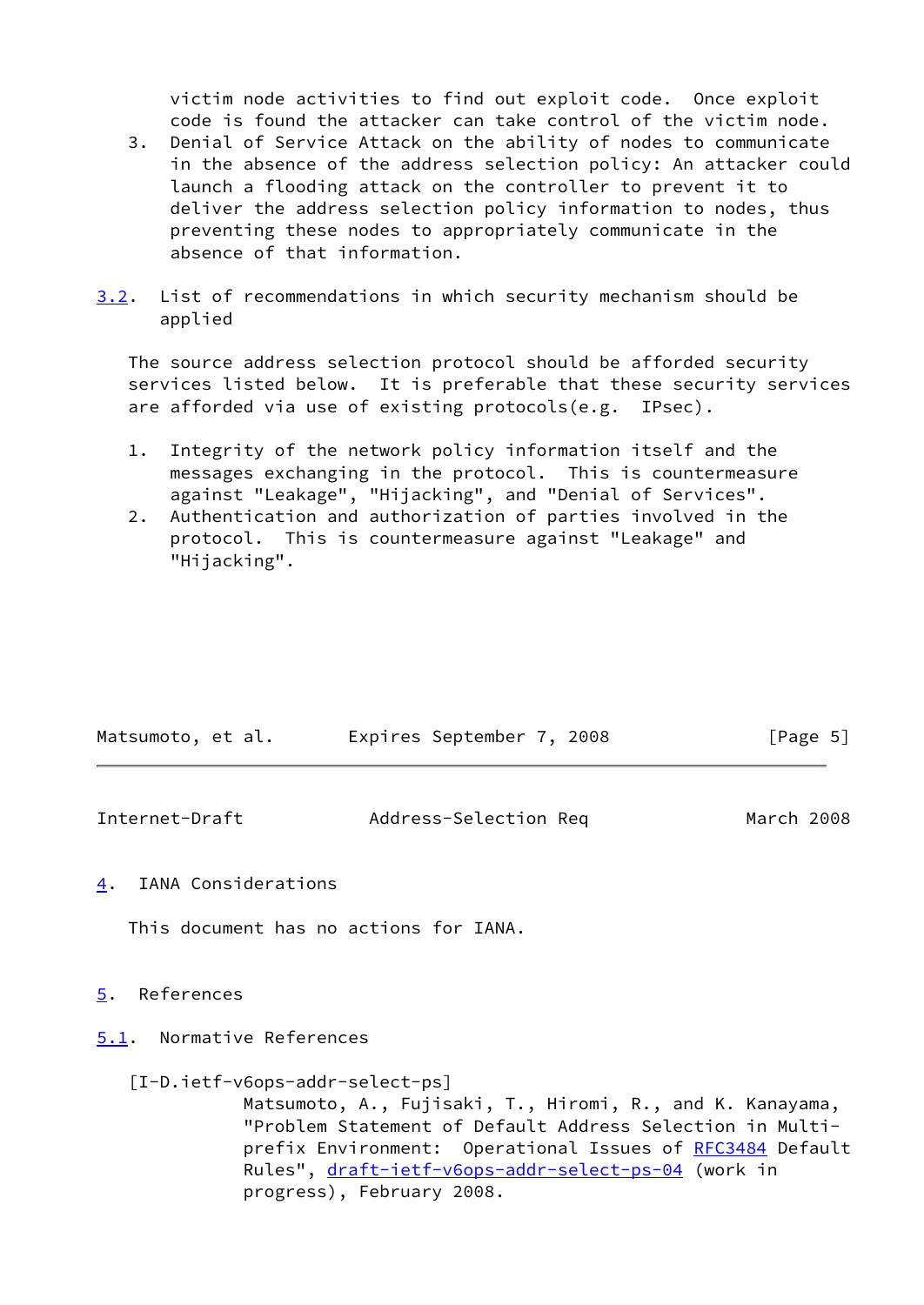| [RFC3484] Draves, R., "Default Address Selection for Internet |  |  |  |
|---------------------------------------------------------------|--|--|--|
| Protocol version 6 (IPv6)", RFC 3484, February 2003.          |  |  |  |

- [RFC3493] Gilligan, R., Thomson, S., Bound, J., McCann, J., and W. Stevens, "Basic Socket Interface Extensions for IPv6", [RFC 3493,](https://datatracker.ietf.org/doc/pdf/rfc3493) February 2003.
- [RFC4191] Draves, R. and D. Thaler, "Default Router Preferences and More-Specific Routes", [RFC 4191](https://datatracker.ietf.org/doc/pdf/rfc4191), November 2005.

<span id="page-6-0"></span>[5.2](#page-6-0). Informative References

<span id="page-6-1"></span>[Appendix A.](#page-6-1) Appendix. Revision History

#### 05:

 A new requirement item "Security" was added. Security Considerations section was rewritten according to comments from SECDIR.

04:

A new requirement item "Compatibility with [RFC 3493](https://datatracker.ietf.org/doc/pdf/rfc3493)" was added, which reflected a comment from Remi Denis-Courmont at the v6ops mailing list.

03:

 Security Considerations section was rewritten according to comments from SECDIR.

# 02:

 The description and evaluation of solution approaches were separated into a new document called [draft-arifumi-v6ops-addr-select-sol-00](https://datatracker.ietf.org/doc/pdf/draft-arifumi-v6ops-addr-select-sol-00).

01:

| Matsumoto, et al. |  | Expires September 7, 2008 |  | [Page 6] |  |
|-------------------|--|---------------------------|--|----------|--|
|                   |  |                           |  |          |  |

<span id="page-6-2"></span>

Internet-Draft Address-Selection Req March 2008

 Other than policy table distribution approach, the solution section included several solutions discussed at 67th IETF meeting.

Authors' Addresses

 Arifumi Matsumoto NTT PF Lab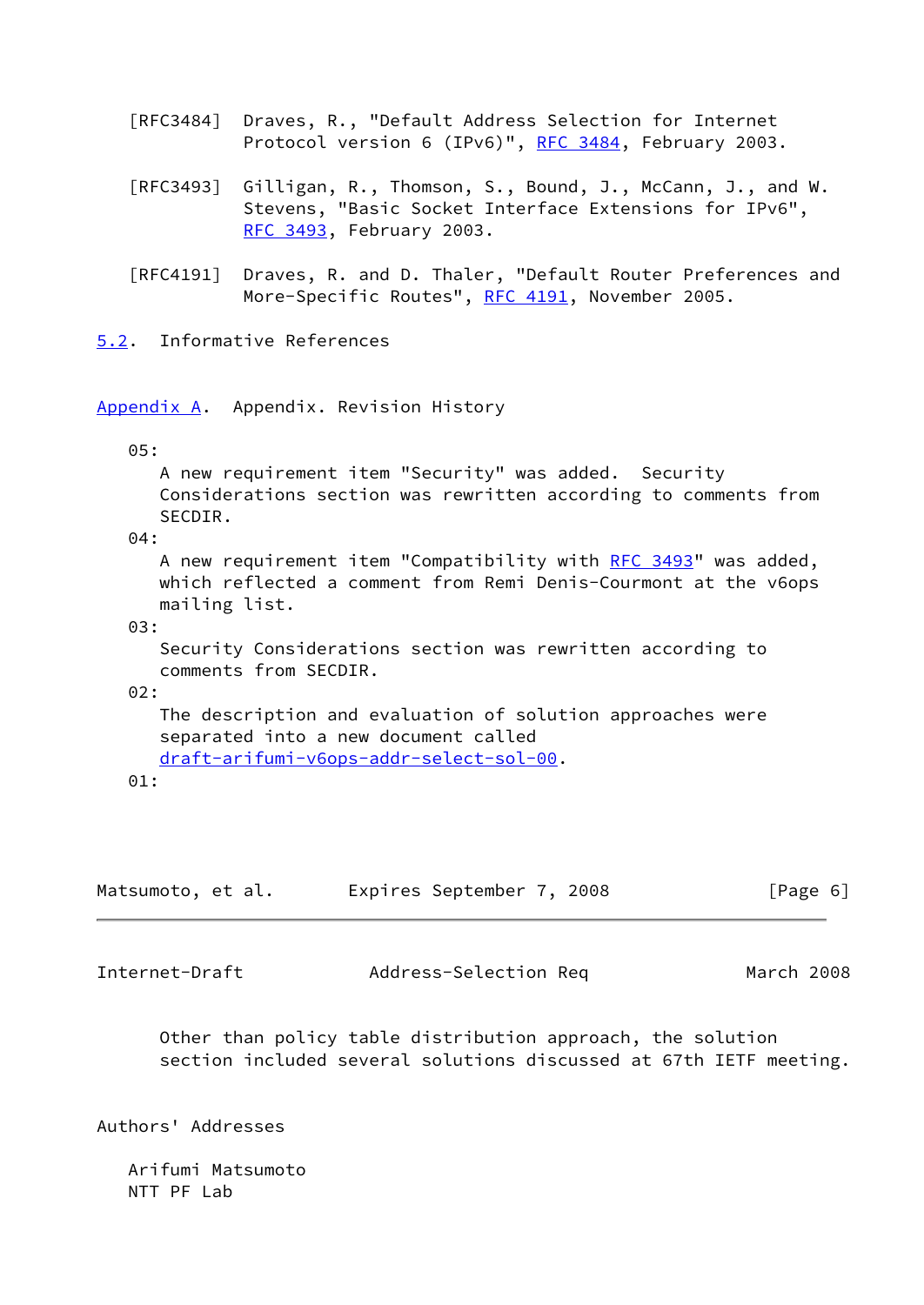Midori-Cho 3-9-11 Musashino-shi, Tokyo 180-8585 Japan Phone: +81 422 59 3334 Email: arifumi@nttv6.net Tomohiro Fujisaki NTT PF Lab Midori-Cho 3-9-11 Musashino-shi, Tokyo 180-8585 Japan Phone: +81 422 59 7351 Email: fujisaki@nttv6.net Ruri Hiromi Intec Netcore, Inc. Shinsuna 1-3-3 Koto-ku, Tokyo 136-0075 Japan Phone: +81 3 5665 5069 Email: hiromi@inetcore.com Ken-ichi Kanayama Intec Netcore, Inc. Shinsuna 1-3-3 Koto-ku, Tokyo 136-0075 Japan Phone: +81 3 5665 5069 Email: kanayama@inetcore.com

Matsumoto, et al. Expires September 7, 2008 [Page 7]

<span id="page-7-0"></span>Internet-Draft Address-Selection Req March 2008

Full Copyright Statement